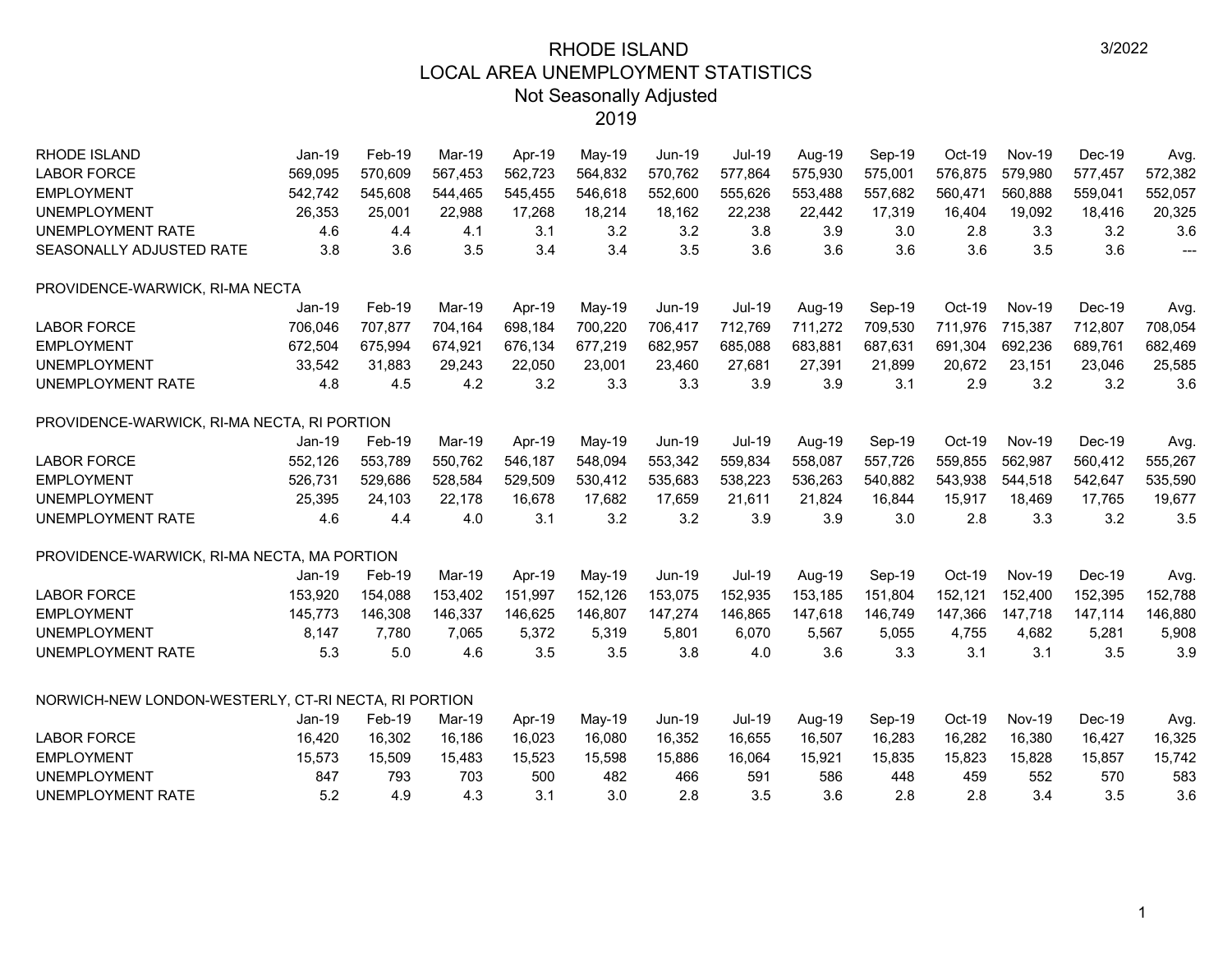| <b>BARRINGTON</b>        | Jan-19   | Feb-19 | Mar-19 | Apr-19 | May-19   | <b>Jun-19</b> | <b>Jul-19</b> | Aug-19 | Sep-19 | Oct-19 | <b>Nov-19</b> | Dec-19 | Avg.   |
|--------------------------|----------|--------|--------|--------|----------|---------------|---------------|--------|--------|--------|---------------|--------|--------|
| <b>LABOR FORCE</b>       | 8,486    | 8,527  | 8,482  | 8,453  | 8,488    | 8,580         | 8,635         | 8,615  | 8,656  | 8,700  | 8,741         | 8,679  | 8,587  |
| <b>EMPLOYMENT</b>        | 8,241    | 8,287  | 8,270  | 8,284  | 8,298    | 8,381         | 8,420         | 8,390  | 8,462  | 8,510  | 8,519         | 8,490  | 8,379  |
| <b>UNEMPLOYMENT</b>      | 245      | 240    | 212    | 169    | 190      | 199           | 215           | 225    | 194    | 190    | 222           | 189    | 208    |
| <b>UNEMPLOYMENT RATE</b> | 2.9      | 2.8    | 2.5    | 2.0    | 2.2      | 2.3           | 2.5           | 2.6    | 2.2    | 2.2    | 2.5           | 2.2    | 2.4    |
| <b>BRISTOL</b>           | Jan-19   | Feb-19 | Mar-19 | Apr-19 | May-19   | <b>Jun-19</b> | <b>Jul-19</b> | Aug-19 | Sep-19 | Oct-19 | <b>Nov-19</b> | Dec-19 | Avg.   |
| <b>LABOR FORCE</b>       | 12,133   | 12,162 | 12,097 | 11,990 | 12,029   | 12,166        | 12,302        | 12,263 | 12,278 | 12,303 | 12,403        | 12,321 | 12,204 |
| <b>EMPLOYMENT</b>        | 11,620   | 11,686 | 11,661 | 11,682 | 11,702   | 11,818        | 11,874        | 11,831 | 11,933 | 12,000 | 12,013        | 11,972 | 11,816 |
| <b>UNEMPLOYMENT</b>      | 513      | 476    | 436    | 308    | 327      | 348           | 428           | 432    | 345    | 303    | 390           | 349    | 388    |
| <b>UNEMPLOYMENT RATE</b> | 4.2      | 3.9    | 3.6    | 2.6    | 2.7      | 2.9           | 3.5           | 3.5    | 2.8    | 2.5    | 3.1           | 2.8    | 3.2    |
| <b>BURRILLVILLE</b>      | Jan-19   | Feb-19 | Mar-19 | Apr-19 | $May-19$ | Jun-19        | Jul-19        | Aug-19 | Sep-19 | Oct-19 | <b>Nov-19</b> | Dec-19 | Avg.   |
| <b>LABOR FORCE</b>       | 9,499    | 9,518  | 9.462  | 9,381  | 9,391    | 9,451         | 9,586         | 9,590  | 9,536  | 9,567  | 9,647         | 9,627  | 9,522  |
| <b>EMPLOYMENT</b>        | 9,054    | 9,104  | 9,085  | 9,101  | 9,117    | 9,207         | 9,251         | 9,217  | 9,297  | 9,349  | 9,359         | 9,327  | 9,206  |
| <b>UNEMPLOYMENT</b>      | 445      | 414    | 377    | 280    | 274      | 244           | 335           | 373    | 239    | 218    | 288           | 300    | 316    |
| <b>UNEMPLOYMENT RATE</b> | 4.7      | 4.3    | 4.0    | 3.0    | 2.9      | 2.6           | 3.5           | 3.9    | 2.5    | 2.3    | 3.0           | 3.1    | 3.3    |
| <b>CENTRAL FALLS</b>     | $Jan-19$ | Feb-19 | Mar-19 | Apr-19 | May-19   | Jun-19        | <b>Jul-19</b> | Aug-19 | Sep-19 | Oct-19 | <b>Nov-19</b> | Dec-19 | Avg.   |
| <b>LABOR FORCE</b>       | 8,811    | 8,819  | 8,781  | 8,674  | 8,746    | 8,835         | 8,945         | 8,876  | 8,885  | 8,917  | 8,961         | 8,911  | 8,847  |
| <b>EMPLOYMENT</b>        | 8,316    | 8,362  | 8,345  | 8,360  | 8,374    | 8,457         | 8,497         | 8,466  | 8,539  | 8,587  | 8,597         | 8,567  | 8,456  |
| <b>UNEMPLOYMENT</b>      | 495      | 457    | 436    | 314    | 372      | 378           | 448           | 410    | 346    | 330    | 364           | 344    | 391    |
| <b>UNEMPLOYMENT RATE</b> | 5.6      | 5.2    | 5.0    | 3.6    | 4.3      | 4.3           | 5.0           | 4.6    | 3.9    | 3.7    | 4.1           | 3.9    | 4.4    |
| CHARLESTOWN              | Jan-19   | Feb-19 | Mar-19 | Apr-19 | May-19   | <b>Jun-19</b> | Jul-19        | Aug-19 | Sep-19 | Oct-19 | <b>Nov-19</b> | Dec-19 | Avg.   |
| <b>LABOR FORCE</b>       | 4,228    | 4,259  | 4,231  | 4,186  | 4,172    | 4,195         | 4,259         | 4,251  | 4,223  | 4,254  | 4,297         | 4,273  | 4,236  |
| <b>EMPLOYMENT</b>        | 4,002    | 4,025  | 4,016  | 4,023  | 4,030    | 4,070         | 4,090         | 4,075  | 4,110  | 4,133  | 4,137         | 4,123  | 4,070  |
| <b>UNEMPLOYMENT</b>      | 226      | 234    | 215    | 163    | 142      | 125           | 169           | 176    | 113    | 121    | 160           | 150    | 166    |
| <b>UNEMPLOYMENT RATE</b> | 5.3      | 5.5    | 5.1    | 3.9    | 3.4      | 3.0           | 4.0           | 4.1    | 2.7    | 2.8    | 3.7           | 3.5    | 3.9    |
| <b>COVENTRY</b>          | $Jan-19$ | Feb-19 | Mar-19 | Apr-19 | May-19   | <b>Jun-19</b> | <b>Jul-19</b> | Aug-19 | Sep-19 | Oct-19 | <b>Nov-19</b> | Dec-19 | Avg.   |
| <b>LABOR FORCE</b>       | 19,196   | 19,235 | 19,139 | 18,901 | 18,966   | 19,168        | 19,453        | 19,378 | 19,319 | 19,422 | 19,534        | 19,445 | 19,263 |
| <b>EMPLOYMENT</b>        | 18,315   | 18,417 | 18,379 | 18,411 | 18,443   | 18,626        | 18,714        | 18,646 | 18,807 | 18,913 | 18,933        | 18,868 | 18,623 |
| <b>UNEMPLOYMENT</b>      | 881      | 818    | 760    | 490    | 523      | 542           | 739           | 732    | 512    | 509    | 601           | 577    | 640    |
| <b>UNEMPLOYMENT RATE</b> | 4.6      | 4.3    | 4.0    | 2.6    | 2.8      | 2.8           | 3.8           | 3.8    | 2.7    | 2.6    | 3.1           | 3.0    | 3.3    |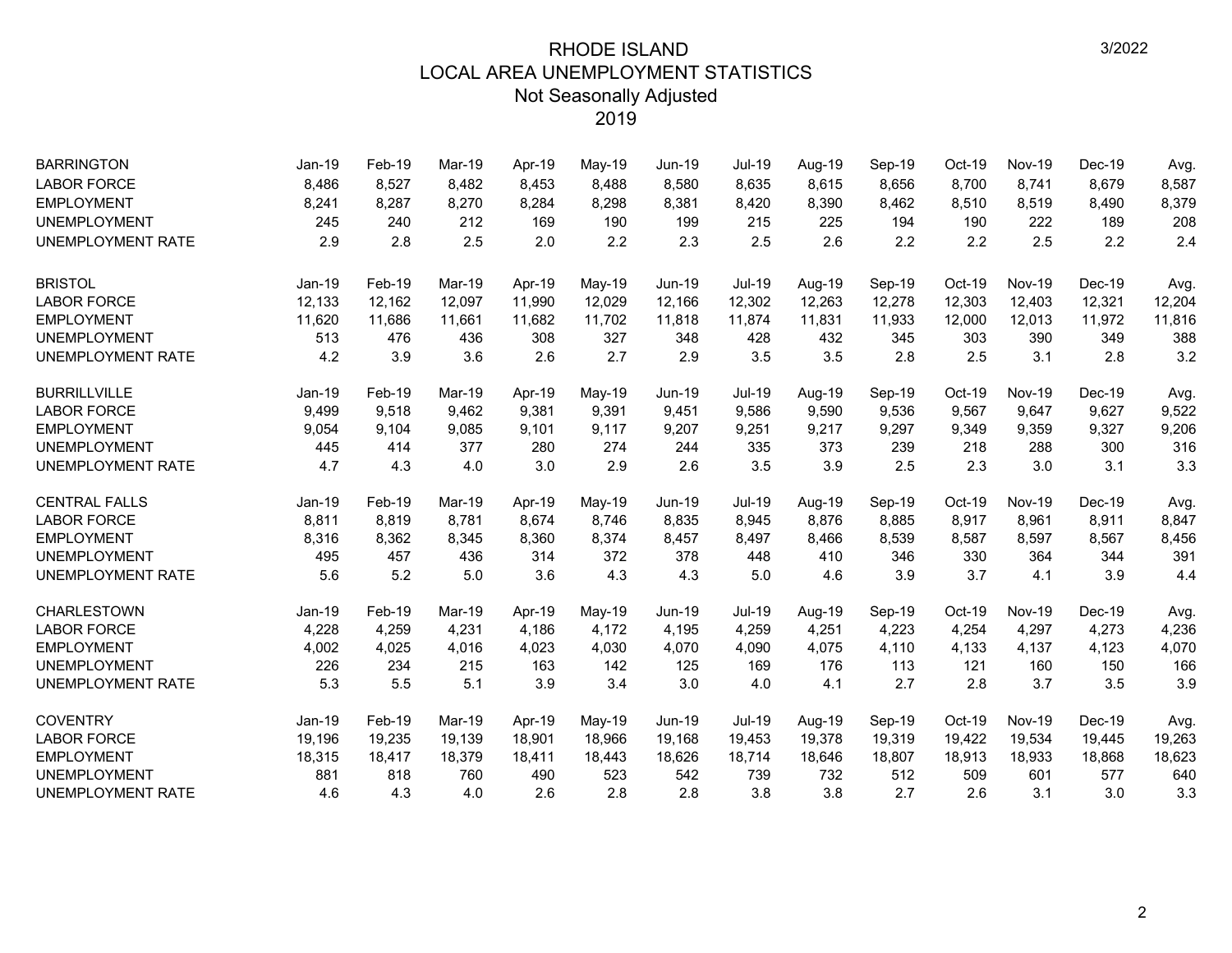| <b>CRANSTON</b>          | $Jan-19$ | Feb-19 | Mar-19 | Apr-19 | May-19   | <b>Jun-19</b> | <b>Jul-19</b> | Aug-19 | Sep-19 | $Oct-19$ | <b>Nov-19</b> | Dec-19   | Avg.   |
|--------------------------|----------|--------|--------|--------|----------|---------------|---------------|--------|--------|----------|---------------|----------|--------|
| <b>LABOR FORCE</b>       | 42,529   | 42,616 | 42,357 | 42,109 | 42,267   | 42,677        | 43,130        | 42,993 | 43,023 | 43,193   | 43,385        | 43,136   | 42,784 |
| <b>EMPLOYMENT</b>        | 40,625   | 40,853 | 40.768 | 40,839 | 40,909   | 41,316        | 41,511        | 41,360 | 41,716 | 41,952   | 41,997        | 41,853   | 41,308 |
| <b>UNEMPLOYMENT</b>      | 1,904    | 1,763  | 1,589  | 1,270  | 1,358    | 1,361         | 1,619         | 1,633  | 1,307  | 1,241    | 1,388         | 1,283    | 1,476  |
| UNEMPLOYMENT RATE        | 4.5      | 4.1    | 3.8    | 3.0    | 3.2      | 3.2           | 3.8           | 3.8    | 3.0    | 2.9      | 3.2           | 3.0      | 3.4    |
| <b>CUMBERLAND</b>        | Jan-19   | Feb-19 | Mar-19 | Apr-19 | $May-19$ | <b>Jun-19</b> | <b>Jul-19</b> | Aug-19 | Sep-19 | Oct-19   | <b>Nov-19</b> | $Dec-19$ | Avg.   |
| <b>LABOR FORCE</b>       | 20,422   | 20,454 | 20,346 | 20,243 | 20,326   | 20,536        | 20,792        | 20,707 | 20,718 | 20,788   | 20,859        | 20,763   | 20,579 |
| <b>EMPLOYMENT</b>        | 19,625   | 19,735 | 19.694 | 19,729 | 19,762   | 19,959        | 20,053        | 19,980 | 20,152 | 20,266   | 20,288        | 20,218   | 19,955 |
| <b>UNEMPLOYMENT</b>      | 797      | 719    | 652    | 514    | 564      | 577           | 739           | 727    | 566    | 522      | 571           | 545      | 624    |
| UNEMPLOYMENT RATE        | 3.9      | 3.5    | 3.2    | 2.5    | 2.8      | 2.8           | 3.6           | 3.5    | 2.7    | 2.5      | 2.7           | 2.6      | 3.0    |
| <b>EAST GREENWICH</b>    | $Jan-19$ | Feb-19 | Mar-19 | Apr-19 | May-19   | <b>Jun-19</b> | <b>Jul-19</b> | Aug-19 | Sep-19 | Oct-19   | <b>Nov-19</b> | $Dec-19$ | Avg.   |
| <b>LABOR FORCE</b>       | 6,999    | 7,011  | 6,981  | 6,964  | 6,994    | 7,052         | 7,120         | 7,085  | 7,098  | 7,125    | 7,152         | 7,116    | 7,059  |
| <b>EMPLOYMENT</b>        | 6,734    | 6,772  | 6,758  | 6,770  | 6,781    | 6,849         | 6,881         | 6,856  | 6,915  | 6,954    | 6,962         | 6,938    | 6,848  |
| <b>UNEMPLOYMENT</b>      | 265      | 239    | 223    | 194    | 213      | 203           | 239           | 229    | 183    | 171      | 190           | 178      | 211    |
| UNEMPLOYMENT RATE        | 3.8      | 3.4    | 3.2    | 2.8    | 3.0      | 2.9           | 3.4           | 3.2    | 2.6    | 2.4      | 2.7           | 2.5      | 3.0    |
| <b>EAST PROVIDENCE</b>   | $Jan-19$ | Feb-19 | Mar-19 | Apr-19 | May-19   | <b>Jun-19</b> | <b>Jul-19</b> | Aug-19 | Sep-19 | Oct-19   | <b>Nov-19</b> | Dec-19   | Avg.   |
| <b>LABOR FORCE</b>       | 25,017   | 25,092 | 24,934 | 24,706 | 24,784   | 24,997        | 25,308        | 25,203 | 25,187 | 25,323   | 25,402        | 25,347   | 25,108 |
| <b>EMPLOYMENT</b>        | 23,759   | 23,892 | 23,842 | 23,884 | 23,925   | 24,162        | 24,277        | 24,189 | 24,397 | 24,535   | 24,561        | 24,476   | 24,158 |
| <b>UNEMPLOYMENT</b>      | 1,258    | 1,200  | 1,092  | 822    | 859      | 835           | 1,031         | 1,014  | 790    | 788      | 841           | 871      | 950    |
| UNEMPLOYMENT RATE        | 5.0      | 4.8    | 4.4    | 3.3    | 3.5      | 3.3           | 4.1           | 4.0    | 3.1    | 3.1      | 3.3           | 3.4      | 3.8    |
| <b>EXETER</b>            | Jan-19   | Feb-19 | Mar-19 | Apr-19 | May-19   | <b>Jun-19</b> | Jul-19        | Aug-19 | Sep-19 | Oct-19   | <b>Nov-19</b> | Dec-19   | Avg.   |
| <b>LABOR FORCE</b>       | 3,988    | 4,006  | 3,984  | 3,928  | 3,933    | 3,966         | 4,009         | 4,000  | 3,998  | 4,011    | 4,030         | 4,021    | 3,990  |
| <b>EMPLOYMENT</b>        | 3,811    | 3,832  | 3,824  | 3,831  | 3,837    | 3,875         | 3,894         | 3,880  | 3,913  | 3,935    | 3,939         | 3,926    | 3,875  |
| <b>UNEMPLOYMENT</b>      | 177      | 174    | 160    | 97     | 96       | 91            | 115           | 120    | 85     | 76       | 91            | 95       | 115    |
| <b>UNEMPLOYMENT RATE</b> | 4.4      | 4.3    | 4.0    | 2.5    | 2.4      | 2.3           | 2.9           | 3.0    | 2.1    | 1.9      | 2.3           | 2.4      | 2.9    |
| <b>FOSTER</b>            | Jan-19   | Feb-19 | Mar-19 | Apr-19 | May-19   | <b>Jun-19</b> | <b>Jul-19</b> | Aug-19 | Sep-19 | Oct-19   | <b>Nov-19</b> | $Dec-19$ | Avg.   |
| <b>LABOR FORCE</b>       | 2,953    | 2,967  | 2,957  | 2,917  | 2,926    | 2,952         | 2,998         | 2,982  | 2,970  | 2,993    | 3,016         | 3,004    | 2,970  |
| <b>EMPLOYMENT</b>        | 2,815    | 2,830  | 2,825  | 2,829  | 2,834    | 2,862         | 2,876         | 2,866  | 2,890  | 2,907    | 2,910         | 2,900    | 2,862  |
| <b>UNEMPLOYMENT</b>      | 138      | 137    | 132    | 88     | 92       | 90            | 122           | 116    | 80     | 86       | 106           | 104      | 108    |
| UNEMPLOYMENT RATE        | 4.7      | 4.6    | 4.5    | 3.0    | 3.1      | 3.0           | 4.1           | 3.9    | 2.7    | 2.9      | 3.5           | 3.5      | 3.6    |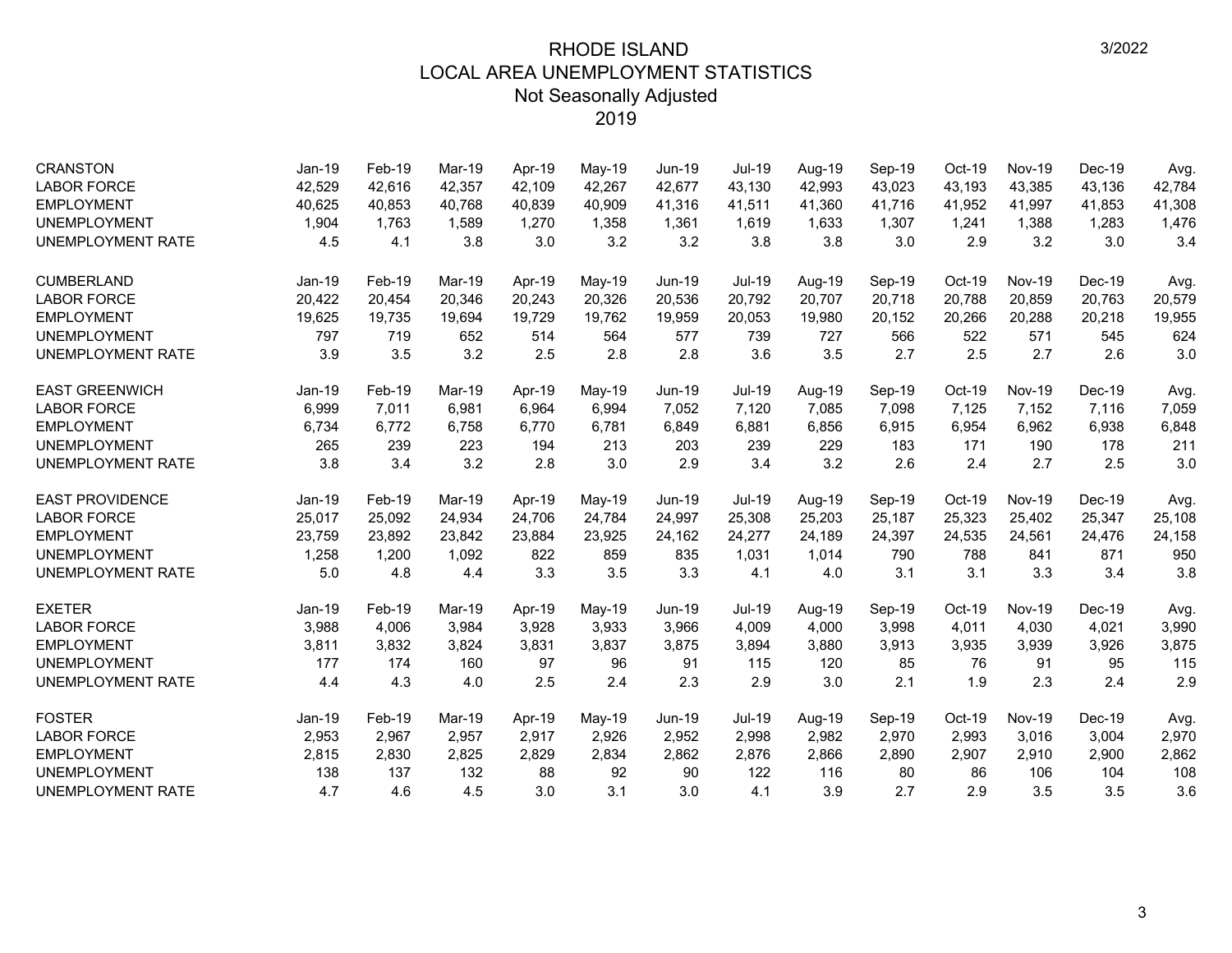| <b>GLOCESTER</b><br><b>LABOR FORCE</b><br><b>EMPLOYMENT</b> | Jan-19<br>6,347<br>6,104 | Feb-19<br>6,353<br>6,139 | Mar-19<br>6,321<br>6,126 | Apr-19<br>6,275<br>6,137 | May-19<br>6,301<br>6,147 | <b>Jun-19</b><br>6,354<br>6,208 | <b>Jul-19</b><br>6,421<br>6,238 | Aug-19<br>6,396<br>6,215 | Sep-19<br>6,427<br>6,268 | Oct-19<br>6,446<br>6,304 | <b>Nov-19</b><br>6,463<br>6,311 | Dec-19<br>6,434<br>6,289 | Avg.<br>6,378<br>6,207 |
|-------------------------------------------------------------|--------------------------|--------------------------|--------------------------|--------------------------|--------------------------|---------------------------------|---------------------------------|--------------------------|--------------------------|--------------------------|---------------------------------|--------------------------|------------------------|
| <b>UNEMPLOYMENT</b><br><b>UNEMPLOYMENT RATE</b>             | 243<br>3.8               | 214<br>3.4               | 195<br>3.1               | 138<br>2.2               | 154<br>2.4               | 146<br>2.3                      | 183<br>2.9                      | 181<br>2.8               | 159<br>2.5               | 142<br>2.2               | 152<br>2.4                      | 145<br>2.3               | 171<br>2.7             |
| <b>HOPKINTON</b>                                            | Jan-19                   | Feb-19                   | Mar-19                   | Apr-19                   | May-19                   | Jun-19                          | <b>Jul-19</b>                   | Aug-19                   | Sep-19                   | Oct-19                   | <b>Nov-19</b>                   | Dec-19                   | Avg.                   |
| <b>LABOR FORCE</b>                                          | 4,865                    | 4,828                    | 4,781                    | 4,736                    | 4,760                    | 4,845                           | 4,967                           | 4,940                    | 4,843                    | 4,834                    | 4,847                           | 4,866                    | 4,843                  |
| <b>EMPLOYMENT</b>                                           | 4,634                    | 4,615                    | 4,608                    | 4,620                    | 4,642                    | 4,728                           | 4,781                           | 4,738                    | 4,712                    | 4,709                    | 4,710                           | 4,719                    | 4,685                  |
| <b>UNEMPLOYMENT</b>                                         | 231                      | 213                      | 173                      | 116                      | 118                      | 117                             | 186                             | 202                      | 131                      | 125                      | 137                             | 147                      | 158                    |
| <b>UNEMPLOYMENT RATE</b>                                    | 4.7                      | 4.4                      | 3.6                      | 2.4                      | 2.5                      | 2.4                             | 3.7                             | 4.1                      | 2.7                      | 2.6                      | 2.8                             | 3.0                      | 3.3                    |
| <b>JAMESTOWN</b>                                            | Jan-19                   | Feb-19                   | Mar-19                   | Apr-19                   | May-19                   | Jun-19                          | Jul-19                          | Aug-19                   | Sep-19                   | Oct-19                   | <b>Nov-19</b>                   | Dec-19                   | Avg.                   |
| <b>LABOR FORCE</b>                                          | 3,324                    | 3,335                    | 3,315                    | 3,298                    | 3,284                    | 3,318                           | 3,341                           | 3,320                    | 3,342                    | 3,358                    | 3,385                           | 3,370                    | 3,333                  |
| <b>EMPLOYMENT</b>                                           | 3,202                    | 3,220                    | 3,213                    | 3,219                    | 3,224                    | 3,256                           | 3,272                           | 3,260                    | 3,288                    | 3,307                    | 3,310                           | 3,299                    | 3,256                  |
| <b>UNEMPLOYMENT</b>                                         | 122                      | 115                      | 102                      | 79                       | 60                       | 62                              | 69                              | 60                       | 54                       | 51                       | 75                              | 71                       | 77                     |
| <b>UNEMPLOYMENT RATE</b>                                    | 3.7                      | 3.4                      | 3.1                      | 2.4                      | 1.8                      | 1.9                             | 2.1                             | 1.8                      | 1.6                      | 1.5                      | 2.2                             | 2.1                      | 2.3                    |
| <b>JOHNSTON</b>                                             | Jan-19                   | Feb-19                   | Mar-19                   | Apr-19                   | May-19                   | Jun-19                          | <b>Jul-19</b>                   | Aug-19                   | Sep-19                   | Oct-19                   | <b>Nov-19</b>                   | $Dec-19$                 | Avg.                   |
| <b>LABOR FORCE</b>                                          | 16,217                   | 16,254                   | 16,187                   | 16,052                   | 16,085                   | 16,239                          | 16,394                          | 16,387                   | 16,369                   | 16,427                   | 16,450                          | 16,422                   | 16,290                 |
| <b>EMPLOYMENT</b>                                           | 15,414                   | 15,501                   | 15,468                   | 15,495                   | 15,522                   | 15,676                          | 15,751                          | 15,693                   | 15,828                   | 15,918                   | 15,935                          | 15,880                   | 15,673                 |
| <b>UNEMPLOYMENT</b>                                         | 803                      | 753                      | 719                      | 557                      | 563                      | 563                             | 643                             | 694                      | 541                      | 509                      | 515                             | 542                      | 617                    |
| <b>UNEMPLOYMENT RATE</b>                                    | 5.0                      | 4.6                      | 4.4                      | 3.5                      | 3.5                      | 3.5                             | 3.9                             | 4.2                      | 3.3                      | 3.1                      | 3.1                             | 3.3                      | 3.8                    |
| <b>LINCOLN</b>                                              | $Jan-19$                 | Feb-19                   | Mar-19                   | Apr-19                   | May-19                   | $Jun-19$                        | Jul-19                          | Aug-19                   | Sep-19                   | Oct-19                   | <b>Nov-19</b>                   | Dec-19                   | Avg.                   |
| <b>LABOR FORCE</b>                                          | 12,814                   | 12,859                   | 12,794                   | 12,712                   | 12,778                   | 12,925                          | 13,084                          | 13,030                   | 13,029                   | 13,085                   | 13,129                          | 13,084                   | 12,943                 |
| <b>EMPLOYMENT</b>                                           | 12,331                   | 12,400                   | 12,374                   | 12,396                   | 12,417                   | 12,540                          | 12,600                          | 12,554                   | 12,662                   | 12,734                   | 12,747                          | 12,703                   | 12,538                 |
| <b>UNEMPLOYMENT</b>                                         | 483                      | 459                      | 420                      | 316                      | 361                      | 385                             | 484                             | 476                      | 367                      | 351                      | 382                             | 381                      | 405                    |
| <b>UNEMPLOYMENT RATE</b>                                    | 3.8                      | 3.6                      | 3.3                      | 2.5                      | 2.8                      | 3.0                             | 3.7                             | 3.7                      | 2.8                      | 2.7                      | 2.9                             | 2.9                      | 3.1                    |
| <b>LITTLE COMPTON</b>                                       | Jan-19                   | Feb-19                   | Mar-19                   | Apr-19                   | May-19                   | <b>Jun-19</b>                   | <b>Jul-19</b>                   | Aug-19                   | Sep-19                   | Oct-19                   | <b>Nov-19</b>                   | $Dec-19$                 | Avg.                   |
| <b>LABOR FORCE</b>                                          | 1,924                    | 1,933                    | 1,915                    | 1,895                    | 1,899                    | 1,919                           | 1,935                           | 1,928                    | 1,940                    | 1,939                    | 1,949                           | 1,951                    | 1,928                  |
| <b>EMPLOYMENT</b>                                           | 1,841                    | 1,851                    | 1,847                    | 1,850                    | 1,854                    | 1,872                           | 1,881                           | 1,874                    | 1,890                    | 1,901                    | 1,903                           | 1,896                    | 1,872                  |
| <b>UNEMPLOYMENT</b>                                         | 83                       | 82                       | 68                       | 45                       | 45                       | 47                              | 54                              | 54                       | 50                       | 38                       | 46                              | 55                       | 56                     |
| <b>UNEMPLOYMENT RATE</b>                                    | 4.3                      | 4.2                      | 3.6                      | 2.4                      | 2.4                      | 2.4                             | 2.8                             | 2.8                      | 2.6                      | 2.0                      | 2.4                             | 2.8                      | 2.9                    |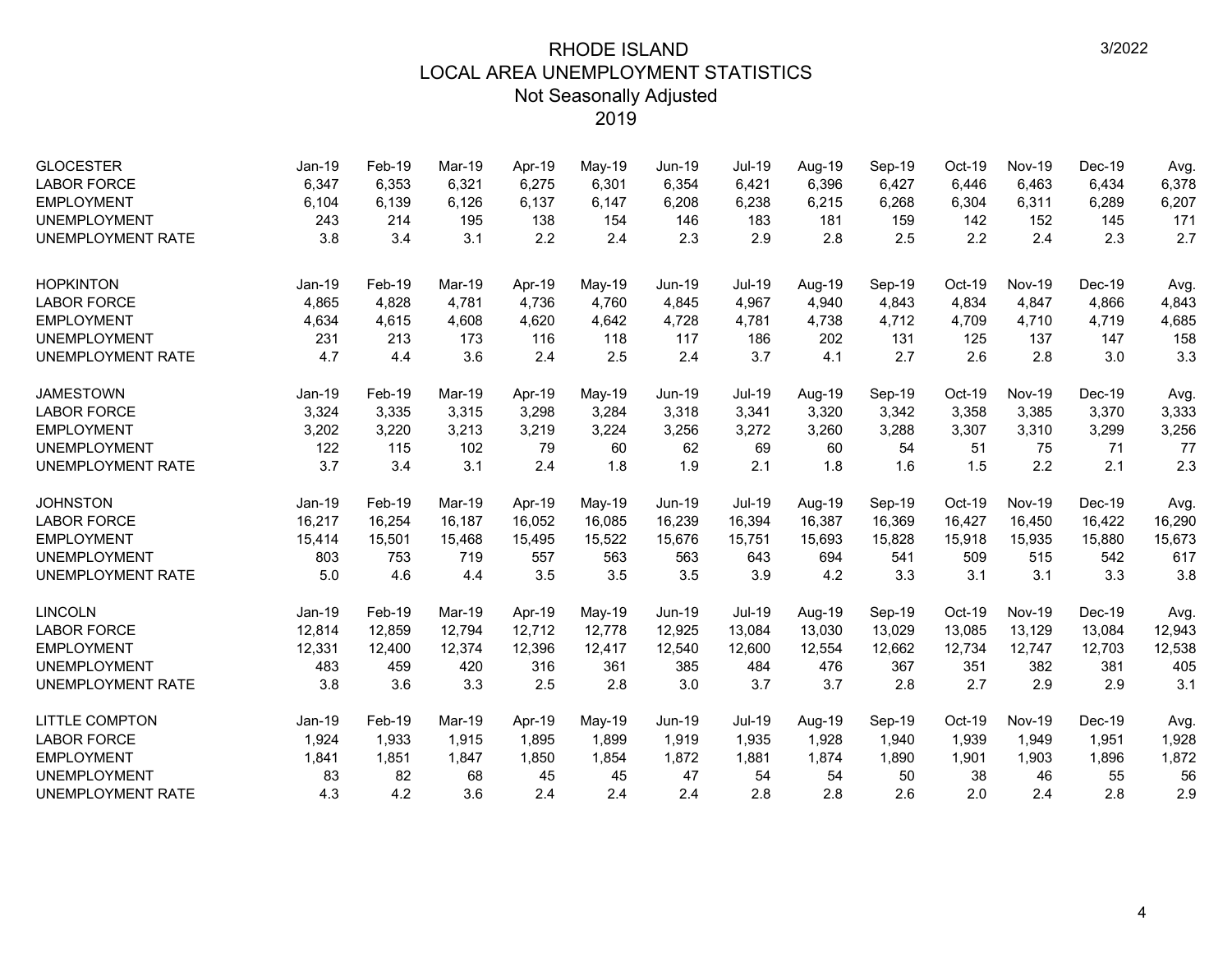| <b>MIDDLETOWN</b>        | $Jan-19$ | Feb-19 | Mar-19 | Apr-19 | May-19   | <b>Jun-19</b> | <b>Jul-19</b> | Aug-19 | Sep-19 | $Oct-19$ | <b>Nov-19</b> | Dec-19   | Avg.   |
|--------------------------|----------|--------|--------|--------|----------|---------------|---------------|--------|--------|----------|---------------|----------|--------|
| <b>LABOR FORCE</b>       | 8,143    | 8,141  | 8,084  | 7,998  | 7,977    | 8,046         | 8,106         | 8,083  | 8,111  | 8,160    | 8,219         | 8,217    | 8,107  |
| <b>EMPLOYMENT</b>        | 7,728    | 7,772  | 7,755  | 7,769  | 7,782    | 7,860         | 7,897         | 7,868  | 7,936  | 7,981    | 7,989         | 7,962    | 7,858  |
| <b>UNEMPLOYMENT</b>      | 415      | 369    | 329    | 229    | 195      | 186           | 209           | 215    | 175    | 179      | 230           | 255      | 249    |
| <b>UNEMPLOYMENT RATE</b> | 5.1      | 4.5    | 4.1    | 2.9    | 2.4      | 2.3           | 2.6           | 2.7    | 2.2    | 2.2      | 2.8           | 3.1      | 3.1    |
| NARRAGANSETT             | Jan-19   | Feb-19 | Mar-19 | Apr-19 | $May-19$ | <b>Jun-19</b> | <b>Jul-19</b> | Aug-19 | Sep-19 | Oct-19   | <b>Nov-19</b> | Dec-19   | Avg.   |
| <b>LABOR FORCE</b>       | 9,106    | 9,151  | 9.083  | 9,030  | 9,067    | 9,143         | 9,204         | 9.177  | 9,227  | 9,276    | 9,335         | 9,292    | 9,175  |
| <b>EMPLOYMENT</b>        | 8,815    | 8,865  | 8,846  | 8,862  | 8,877    | 8,965         | 9,008         | 8,975  | 9,052  | 9,103    | 9,113         | 9,082    | 8,964  |
| <b>UNEMPLOYMENT</b>      | 291      | 286    | 237    | 168    | 190      | 178           | 196           | 202    | 175    | 173      | 222           | 210      | 211    |
| UNEMPLOYMENT RATE        | 3.2      | 3.1    | 2.6    | 1.9    | 2.1      | 1.9           | 2.1           | 2.2    | 1.9    | 1.9      | 2.4           | 2.3      | 2.3    |
| <b>NEW SHOREHAM</b>      | Jan-19   | Feb-19 | Mar-19 | Apr-19 | May-19   | Jun-19        | <b>Jul-19</b> | Aug-19 | Sep-19 | Oct-19   | <b>Nov-19</b> | $Dec-19$ | Avg.   |
| <b>LABOR FORCE</b>       | 549      | 517    | 505    | 513    | 658      | 1,069         | 1,375         | 1,336  | 992    | 737      | 614           | 618      | 791    |
| <b>EMPLOYMENT</b>        | 438      | 413    | 398    | 423    | 608      | 1,032         | 1,339         | 1,304  | 965    | 709      | 542           | 537      | 726    |
| <b>UNEMPLOYMENT</b>      | 111      | 104    | 107    | 90     | 50       | 37            | 36            | 32     | 27     | 28       | 72            | 81       | 65     |
| UNEMPLOYMENT RATE        | 20.2     | 20.1   | 21.2   | 17.5   | 7.6      | 3.5           | 2.6           | 2.4    | 2.7    | 3.8      | 11.7          | 13.1     | 8.2    |
| <b>NEWPORT</b>           | $Jan-19$ | Feb-19 | Mar-19 | Apr-19 | May-19   | Jun-19        | <b>Jul-19</b> | Aug-19 | Sep-19 | Oct-19   | <b>Nov-19</b> | $Dec-19$ | Avg.   |
| <b>LABOR FORCE</b>       | 13,991   | 14,012 | 13,921 | 13.760 | 13,756   | 13,867        | 13,962        | 13,947 | 13,995 | 14,068   | 14,190        | 14,141   | 13,968 |
| <b>EMPLOYMENT</b>        | 13,336   | 13,411 | 13,383 | 13,407 | 13,430   | 13,563        | 13,627        | 13,578 | 13,695 | 13,772   | 13,787        | 13,739   | 13,561 |
| <b>UNEMPLOYMENT</b>      | 655      | 601    | 538    | 353    | 326      | 304           | 335           | 369    | 300    | 296      | 403           | 402      | 407    |
| <b>UNEMPLOYMENT RATE</b> | 4.7      | 4.3    | 3.9    | 2.6    | 2.4      | 2.2           | 2.4           | 2.6    | 2.1    | 2.1      | 2.8           | 2.8      | 2.9    |
| <b>NORTH KINGSTOWN</b>   | $Jan-19$ | Feb-19 | Mar-19 | Apr-19 | May-19   | Jun-19        | <b>Jul-19</b> | Aug-19 | Sep-19 | Oct-19   | <b>Nov-19</b> | $Dec-19$ | Avg.   |
| <b>LABOR FORCE</b>       | 15,051   | 15,085 | 14,988 | 14,894 | 14,949   | 15,087        | 15,202        | 15,161 | 15,237 | 15,304   | 15,359        | 15,276   | 15,133 |
| <b>EMPLOYMENT</b>        | 14,451   | 14,532 | 14,502 | 14,527 | 14,552   | 14,697        | 14,766        | 14,712 | 14,839 | 14,923   | 14,939        | 14,888   | 14,694 |
| <b>UNEMPLOYMENT</b>      | 600      | 553    | 486    | 367    | 397      | 390           | 436           | 449    | 398    | 381      | 420           | 388      | 439    |
| <b>UNEMPLOYMENT RATE</b> | 4.0      | 3.7    | 3.2    | 2.5    | 2.7      | 2.6           | 2.9           | 3.0    | 2.6    | 2.5      | 2.7           | 2.5      | 2.9    |
| <b>NORTH PROVIDENCE</b>  | $Jan-19$ | Feb-19 | Mar-19 | Apr-19 | May-19   | <b>Jun-19</b> | <b>Jul-19</b> | Aug-19 | Sep-19 | Oct-19   | <b>Nov-19</b> | $Dec-19$ | Avg.   |
| <b>LABOR FORCE</b>       | 18,471   | 18,541 | 18,444 | 18,374 | 18,454   | 18,672        | 18,882        | 18,825 | 18,801 | 18,875   | 18,947        | 18,836   | 18,677 |
| <b>EMPLOYMENT</b>        | 17,725   | 17,824 | 17,787 | 17,818 | 17,849   | 18,026        | 18,112        | 18,046 | 18,201 | 18,304   | 18,324        | 18,261   | 18,023 |
| <b>UNEMPLOYMENT</b>      | 746      | 717    | 657    | 556    | 605      | 646           | 770           | 779    | 600    | 571      | 623           | 575      | 654    |
| <b>UNEMPLOYMENT RATE</b> | 4.0      | 3.9    | 3.6    | 3.0    | 3.3      | 3.5           | 4.1           | 4.1    | 3.2    | 3.0      | 3.3           | 3.1      | 3.5    |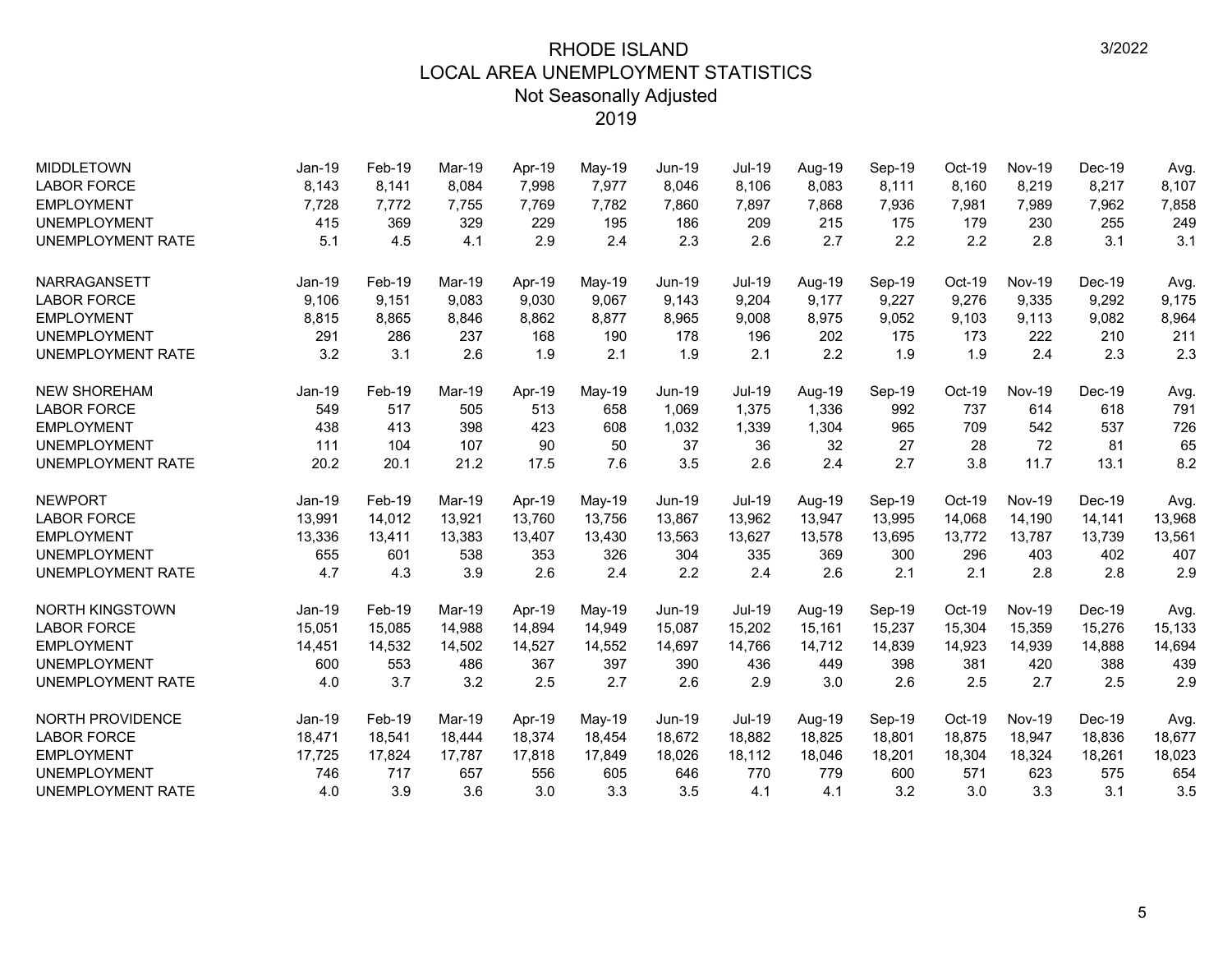| <b>NORTH SMITHFIELD</b>  | $Jan-19$ | Feb-19 | <b>Mar-19</b> | Apr-19 | May-19 | <b>Jun-19</b> | <b>Jul-19</b> | Aug-19 | Sep-19 | Oct-19   | <b>Nov-19</b> | Dec-19   | Avg.   |
|--------------------------|----------|--------|---------------|--------|--------|---------------|---------------|--------|--------|----------|---------------|----------|--------|
| <b>LABOR FORCE</b>       | 7,129    | 7,169  | 7,139         | 7,096  | 7,113  | 7,185         | 7,252         | 7,228  | 7,228  | 7,278    | 7,299         | 7,288    | 7,200  |
| <b>EMPLOYMENT</b>        | 6,879    | 6,918  | 6,904         | 6,916  | 6,927  | 6,996         | 7,029         | 7,004  | 7,064  | 7,104    | 7,112         | 7,087    | 6,995  |
| <b>UNEMPLOYMENT</b>      | 250      | 251    | 235           | 180    | 186    | 189           | 223           | 224    | 164    | 174      | 187           | 201      | 205    |
| <b>UNEMPLOYMENT RATE</b> | 3.5      | 3.5    | 3.3           | 2.5    | 2.6    | 2.6           | 3.1           | 3.1    | 2.3    | 2.4      | 2.6           | 2.8      | 2.8    |
| <b>PAWTUCKET</b>         | Jan-19   | Feb-19 | Mar-19        | Apr-19 | May-19 | $Jun-19$      | <b>Jul-19</b> | Aug-19 | Sep-19 | Oct-19   | <b>Nov-19</b> | $Dec-19$ | Avg.   |
| <b>LABOR FORCE</b>       | 37,455   | 37,573 | 37,399        | 37,128 | 37,251 | 37,606        | 38,065        | 37,878 | 37,832 | 38,025   | 38,227        | 37,999   | 37,703 |
| <b>EMPLOYMENT</b>        | 35,522   | 35,721 | 35,647        | 35,709 | 35,770 | 36,126        | 36,297        | 36,165 | 36,476 | 36,682   | 36,721        | 36,595   | 36,119 |
| <b>UNEMPLOYMENT</b>      | 1,933    | 1,852  | 1,752         | 1,419  | 1,481  | 1,480         | 1,768         | 1,713  | 1,356  | 1,343    | 1,506         | 1,404    | 1,584  |
| <b>UNEMPLOYMENT RATE</b> | 5.2      | 4.9    | 4.7           | 3.8    | 4.0    | 3.9           | 4.6           | 4.5    | 3.6    | 3.5      | 3.9           | 3.7      | 4.2    |
| PORTSMOUTH               | Jan-19   | Feb-19 | Mar-19        | Apr-19 | May-19 | Jun-19        | Jul-19        | Aug-19 | Sep-19 | Oct-19   | <b>Nov-19</b> | $Dec-19$ | Avg.   |
| <b>LABOR FORCE</b>       | 9,030    | 9,046  | 8,975         | 8,902  | 8,914  | 8,968         | 9,053         | 9,050  | 9,040  | 9,083    | 9,147         | 9,106    | 9,026  |
| <b>EMPLOYMENT</b>        | 8,591    | 8,639  | 8,621         | 8,636  | 8,651  | 8,737         | 8,778         | 8,746  | 8,822  | 8,872    | 8,881         | 8,851    | 8,735  |
| <b>UNEMPLOYMENT</b>      | 439      | 407    | 354           | 266    | 263    | 231           | 275           | 304    | 218    | 211      | 266           | 255      | 291    |
| <b>UNEMPLOYMENT RATE</b> | 4.9      | 4.5    | 3.9           | 3.0    | 3.0    | 2.6           | 3.0           | 3.4    | 2.4    | 2.3      | 2.9           | 2.8      | 3.2    |
| <b>PROVIDENCE</b>        | Jan-19   | Feb-19 | Mar-19        | Apr-19 | May-19 | Jun-19        | <b>Jul-19</b> | Aug-19 | Sep-19 | Oct-19   | <b>Nov-19</b> | $Dec-19$ | Avg.   |
| <b>LABOR FORCE</b>       | 88,705   | 89,063 | 88.659        | 87,645 | 88,108 | 88,926        | 90,118        | 89,840 | 89,632 | 89,779   | 90,423        | 89,880   | 89,231 |
| <b>EMPLOYMENT</b>        | 83,881   | 84,351 | 84,176        | 84,323 | 84,467 | 85,306        | 85,711        | 85,399 | 86,134 | 86,621   | 86,713        | 86,415   | 85,291 |
| <b>UNEMPLOYMENT</b>      | 4,824    | 4.712  | 4,483         | 3,322  | 3,641  | 3,620         | 4,407         | 4,441  | 3,498  | 3,158    | 3,710         | 3,465    | 3,940  |
| <b>UNEMPLOYMENT RATE</b> | 5.4      | 5.3    | 5.1           | 3.8    | 4.1    | 4.1           | 4.9           | 4.9    | 3.9    | 3.5      | 4.1           | 3.9      | 4.4    |
| <b>RICHMOND</b>          | $Jan-19$ | Feb-19 | Mar-19        | Apr-19 | May-19 | Jun-19        | Jul-19        | Aug-19 | Sep-19 | Oct-19   | <b>Nov-19</b> | Dec-19   | Avg.   |
| <b>LABOR FORCE</b>       | 4,409    | 4,421  | 4,400         | 4,360  | 4,385  | 4,424         | 4,482         | 4,479  | 4,463  | 4,484    | 4,518         | 4,494    | 4,444  |
| <b>EMPLOYMENT</b>        | 4,264    | 4,288  | 4,279         | 4,286  | 4,294  | 4,336         | 4,357         | 4,341  | 4,378  | 4,403    | 4,408         | 4,393    | 4,336  |
| <b>UNEMPLOYMENT</b>      | 145      | 133    | 121           | 74     | 91     | 88            | 125           | 138    | 85     | 81       | 110           | 101      | 108    |
| <b>UNEMPLOYMENT RATE</b> | 3.3      | 3.0    | 2.8           | 1.7    | 2.1    | 2.0           | 2.8           | 3.1    | 1.9    | 1.8      | 2.4           | 2.2      | 2.4    |
| <b>SCITUATE</b>          | $Jan-19$ | Feb-19 | Mar-19        | Apr-19 | May-19 | $Jun-19$      | Jul-19        | Aug-19 | Sep-19 | $Oct-19$ | <b>Nov-19</b> | $Dec-19$ | Avg.   |
| <b>LABOR FORCE</b>       | 6,393    | 6,423  | 6,398         | 6,344  | 6,355  | 6,410         | 6,478         | 6,445  | 6,451  | 6,479    | 6,511         | 6,494    | 6,432  |
| <b>EMPLOYMENT</b>        | 6,130    | 6,164  | 6,152         | 6,162  | 6,173  | 6,234         | 6,264         | 6,241  | 6,295  | 6,330    | 6,337         | 6,315    | 6,233  |
| <b>UNEMPLOYMENT</b>      | 263      | 259    | 246           | 182    | 182    | 176           | 214           | 204    | 156    | 149      | 174           | 179      | 199    |
| <b>UNEMPLOYMENT RATE</b> | 4.1      | 4.0    | 3.8           | 2.9    | 2.9    | 2.7           | 3.3           | 3.2    | 2.4    | 2.3      | 2.7           | 2.8      | 3.1    |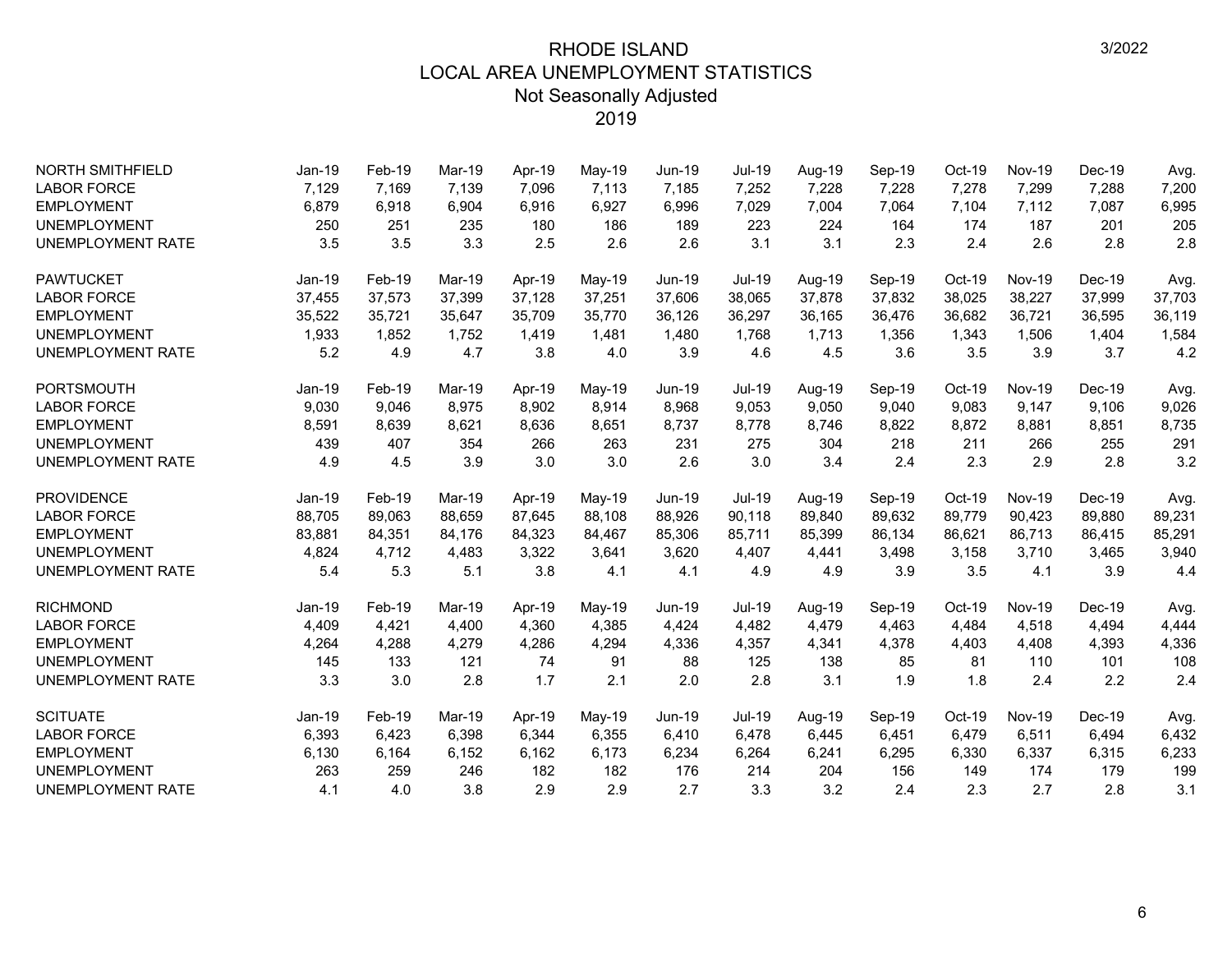| <b>SMITHFIELD</b>        | Jan-19   | Feb-19 | Mar-19 | Apr-19 | May-19 | Jun-19        | Jul-19        | Aug-19 | Sep-19 | Oct-19 | <b>Nov-19</b> | Dec-19   | Avg.   |
|--------------------------|----------|--------|--------|--------|--------|---------------|---------------|--------|--------|--------|---------------|----------|--------|
| <b>LABOR FORCE</b>       | 11,729   | 11,753 | 11,685 | 11,584 | 11,638 | 11,777        | 11,947        | 11,933 | 11,918 | 11,946 | 12,022        | 11,934   | 11,822 |
| <b>EMPLOYMENT</b>        | 11,263   | 11,326 | 11,302 | 11,322 | 11,341 | 11,454        | 11,508        | 11,466 | 11,565 | 11,631 | 11,643        | 11,603   | 11,452 |
| <b>UNEMPLOYMENT</b>      | 466      | 427    | 383    | 262    | 297    | 323           | 439           | 467    | 353    | 315    | 379           | 331      | 370    |
| <b>UNEMPLOYMENT RATE</b> | 4.0      | 3.6    | 3.3    | 2.3    | 2.6    | 2.7           | 3.7           | 3.9    | 3.0    | 2.6    | 3.2           | 2.8      | 3.1    |
| SOUTH KINGSTOWN          | Jan-19   | Feb-19 | Mar-19 | Apr-19 | May-19 | Jun-19        | <b>Jul-19</b> | Aug-19 | Sep-19 | Oct-19 | <b>Nov-19</b> | Dec-19   | Avg.   |
| <b>LABOR FORCE</b>       | 16,542   | 16,715 | 16,584 | 16,375 | 16,497 | 16,673        | 16,907        | 16,869 | 16,855 | 16,852 | 17,028        | 16,842   | 16,728 |
| <b>EMPLOYMENT</b>        | 15,936   | 16,025 | 15,992 | 16,020 | 16,047 | 16,207        | 16,284        | 16,224 | 16,364 | 16,457 | 16,474        | 16,418   | 16,204 |
| <b>UNEMPLOYMENT</b>      | 606      | 690    | 592    | 355    | 450    | 466           | 623           | 645    | 491    | 395    | 554           | 424      | 524    |
| UNEMPLOYMENT RATE        | 3.7      | 4.1    | 3.6    | 2.2    | 2.7    | 2.8           | 3.7           | 3.8    | 2.9    | 2.3    | 3.3           | 2.5      | 3.1    |
| <b>TIVERTON</b>          | Jan-19   | Feb-19 | Mar-19 | Apr-19 | May-19 | <b>Jun-19</b> | Jul-19        | Aug-19 | Sep-19 | Oct-19 | <b>Nov-19</b> | Dec-19   | Avg.   |
| <b>LABOR FORCE</b>       | 8,897    | 8,889  | 8,849  | 8,777  | 8,797  | 8,864         | 9,008         | 8,997  | 8,920  | 8,959  | 8,992         | 8,973    | 8,911  |
| <b>EMPLOYMENT</b>        | 8,441    | 8,488  | 8,470  | 8,485  | 8,500  | 8,584         | 8,625         | 8,593  | 8,667  | 8,716  | 8,726         | 8,696    | 8,583  |
| <b>UNEMPLOYMENT</b>      | 456      | 401    | 379    | 292    | 297    | 280           | 383           | 404    | 253    | 243    | 266           | 277      | 328    |
| UNEMPLOYMENT RATE        | 5.1      | 4.5    | 4.3    | 3.3    | 3.4    | 3.2           | 4.3           | 4.5    | 2.8    | 2.7    | 3.0           | 3.1      | 3.7    |
| <b>WARREN</b>            | Jan-19   | Feb-19 | Mar-19 | Apr-19 | May-19 | <b>Jun-19</b> | <b>Jul-19</b> | Aug-19 | Sep-19 | Oct-19 | <b>Nov-19</b> | Dec-19   | Avg.   |
| <b>LABOR FORCE</b>       | 5,840    | 5,854  | 5,837  | 5,792  | 5,787  | 5,814         | 5,890         | 5,861  | 5,855  | 5,876  | 5,920         | 5,915    | 5,854  |
| <b>EMPLOYMENT</b>        | 5,555    | 5,586  | 5,575  | 5,584  | 5,594  | 5,650         | 5,676         | 5,656  | 5,704  | 5,737  | 5,743         | 5,723    | 5,649  |
| <b>UNEMPLOYMENT</b>      | 285      | 268    | 262    | 208    | 193    | 164           | 214           | 205    | 151    | 139    | 177           | 192      | 205    |
| UNEMPLOYMENT RATE        | 4.9      | 4.6    | 4.5    | 3.6    | 3.3    | 2.8           | 3.6           | 3.5    | 2.6    | 2.4    | 3.0           | 3.2      | 3.5    |
| <b>WARWICK</b>           | $Jan-19$ | Feb-19 | Mar-19 | Apr-19 | May-19 | <b>Jun-19</b> | <b>Jul-19</b> | Aug-19 | Sep-19 | Oct-19 | <b>Nov-19</b> | $Dec-19$ | Avg.   |
| <b>LABOR FORCE</b>       | 46,723   | 46,885 | 46,601 | 46,358 | 46,497 | 46,956        | 47,430        | 47,276 | 47,309 | 47,578 | 47,822        | 47,646   | 47,090 |
| <b>EMPLOYMENT</b>        | 44,910   | 45,162 | 45.068 | 45,147 | 45,224 | 45,673        | 45,890        | 45,723 | 46,117 | 46,377 | 46,427        | 46,267   | 45,665 |
| <b>UNEMPLOYMENT</b>      | 1,813    | 1,723  | 1,533  | 1,211  | 1,273  | 1,283         | 1,540         | 1,553  | 1,192  | 1,201  | 1,395         | 1,379    | 1,425  |
| UNEMPLOYMENT RATE        | 3.9      | 3.7    | 3.3    | 2.6    | 2.7    | 2.7           | 3.2           | 3.3    | 2.5    | 2.5    | 2.9           | 2.9      | 3.0    |
| <b>WEST GREENWICH</b>    | $Jan-19$ | Feb-19 | Mar-19 | Apr-19 | May-19 | <b>Jun-19</b> | <b>Jul-19</b> | Aug-19 | Sep-19 | Oct-19 | <b>Nov-19</b> | $Dec-19$ | Avg.   |
| <b>LABOR FORCE</b>       | 3,400    | 3,410  | 3,385  | 3,362  | 3,376  | 3,407         | 3,472         | 3,477  | 3,456  | 3,466  | 3,482         | 3,478    | 3,431  |
| <b>EMPLOYMENT</b>        | 3,270    | 3,288  | 3,281  | 3,287  | 3,293  | 3,325         | 3,341         | 3,329  | 3,358  | 3,377  | 3,380         | 3,369    | 3,325  |
| <b>UNEMPLOYMENT</b>      | 130      | 122    | 104    | 75     | 83     | 82            | 131           | 148    | 98     | 89     | 102           | 109      | 106    |
| <b>UNEMPLOYMENT RATE</b> | 3.8      | 3.6    | 3.1    | 2.2    | 2.5    | 2.4           | 3.8           | 4.3    | 2.8    | 2.6    | 2.9           | 3.1      | 3.1    |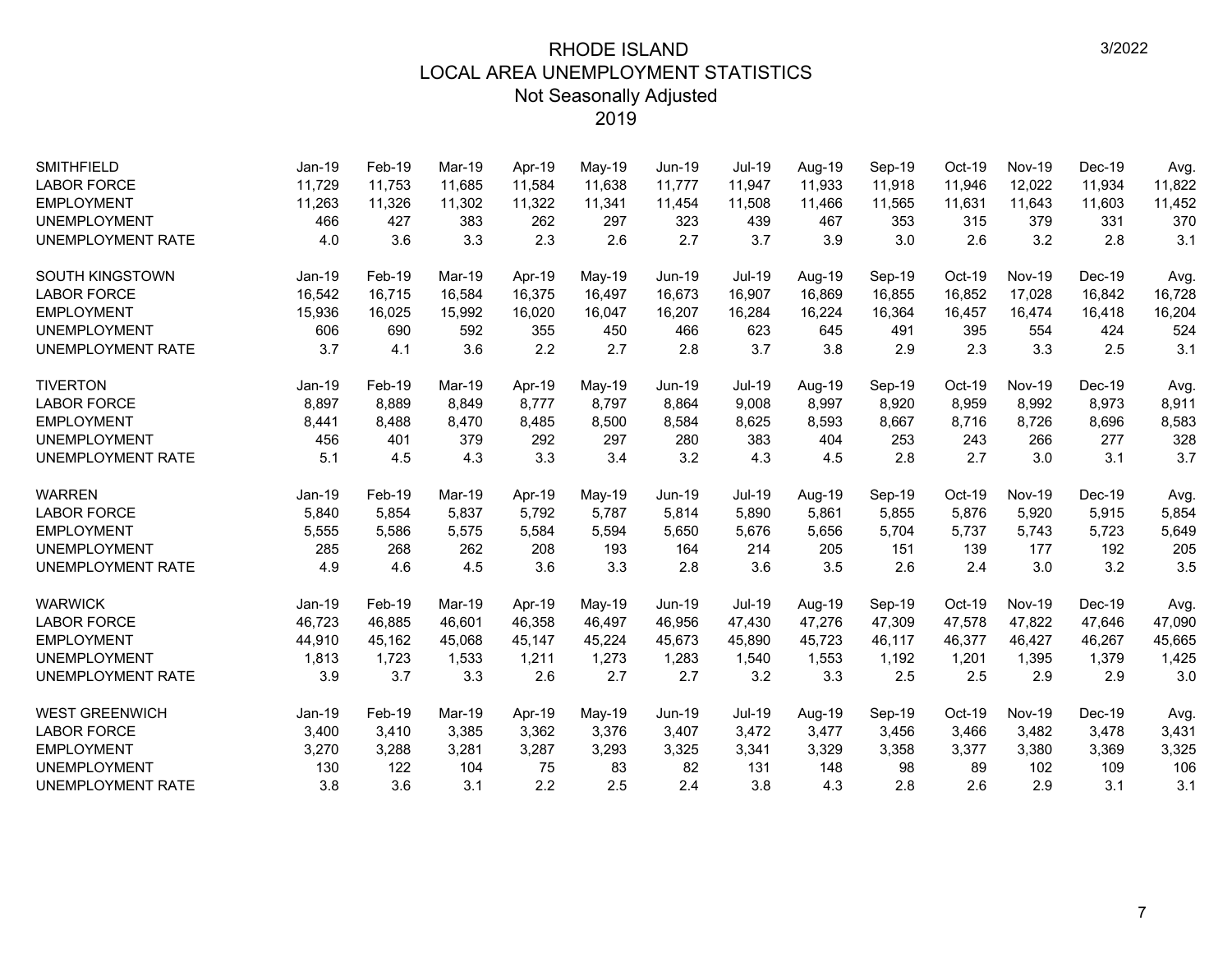| <b>WEST WARWICK</b>      | Jan-19   | Feb-19 | Mar-19 | Apr-19 | May-19 | <b>Jun-19</b> | Jul-19        | Aug-19 | Sep-19 | Oct-19 | <b>Nov-19</b> | Dec-19 | Avg.   |
|--------------------------|----------|--------|--------|--------|--------|---------------|---------------|--------|--------|--------|---------------|--------|--------|
| <b>LABOR FORCE</b>       | 16,661   | 16,658 | 16,549 | 16,408 | 16,431 | 16,597        | 16,800        | 16,751 | 16,712 | 16,785 | 16,876        | 16,877 | 16,675 |
| <b>EMPLOYMENT</b>        | 15,797   | 15,886 | 15,853 | 15,881 | 15,908 | 16,066        | 16,142        | 16,083 | 16,222 | 16,313 | 16,331        | 16,275 | 16,063 |
| <b>UNEMPLOYMENT</b>      | 864      | 772    | 696    | 527    | 523    | 531           | 658           | 668    | 490    | 472    | 545           | 602    | 612    |
| <b>UNEMPLOYMENT RATE</b> | 5.2      | 4.6    | 4.2    | 3.2    | 3.2    | 3.2           | 3.9           | 4.0    | 2.9    | 2.8    | 3.2           | 3.6    | 3.7    |
| WESTERLY                 | Jan-19   | Feb-19 | Mar-19 | Apr-19 | May-19 | <b>Jun-19</b> | <b>Jul-19</b> | Aug-19 | Sep-19 | Oct-19 | <b>Nov-19</b> | Dec-19 | Avg.   |
| <b>LABOR FORCE</b>       | 11,555   | 11,474 | 11,405 | 11,287 | 11,320 | 11,507        | 11,688        | 11,567 | 11,440 | 11,448 | 11,533        | 11,561 | 11,482 |
| <b>EMPLOYMENT</b>        | 10,939   | 10,894 | 10,875 | 10,903 | 10,956 | 11,158        | 11,283        | 11,183 | 11,123 | 11,114 | 11,118        | 11,138 | 11,057 |
| <b>UNEMPLOYMENT</b>      | 616      | 580    | 530    | 384    | 364    | 349           | 405           | 384    | 317    | 334    | 415           | 423    | 425    |
| UNEMPLOYMENT RATE        | 5.3      | 5.1    | 4.6    | 3.4    | 3.2    | 3.0           | 3.5           | 3.3    | 2.8    | 2.9    | 3.6           | 3.7    | 3.7    |
| <b>WOONSOCKET</b>        | $Jan-19$ | Feb-19 | Mar-19 | Apr-19 | May-19 | Jun-19        | <b>Jul-19</b> | Aug-19 | Sep-19 | Oct-19 | <b>Nov-19</b> | Dec-19 | Avg.   |
| <b>LABOR FORCE</b>       | 19,567   | 19,598 | 19,496 | 19,312 | 19,374 | 19,587        | 19,866        | 19,804 | 19,682 | 19,729 | 19,866        | 19,824 | 19,642 |
| <b>EMPLOYMENT</b>        | 18,429   | 18,532 | 18,494 | 18,526 | 18,558 | 18,742        | 18,831        | 18,762 | 18,924 | 19,031 | 19,051        | 18,986 | 18,739 |
| <b>UNEMPLOYMENT</b>      | 1,138    | 1,066  | 1,002  | 786    | 816    | 845           | 1,035         | 1,042  | 758    | 698    | 815           | 838    | 903    |
| UNEMPLOYMENT RATE        | 5.8      | 5.4    | 5.1    | 4.1    | 4.2    | 4.3           | 5.2           | 5.3    | 3.9    | 3.5    | 4.1           | 4.2    | 4.6    |
| <b>BRISTOL COUNTY</b>    | $Jan-19$ | Feb-19 | Mar-19 | Apr-19 | May-19 | Jun-19        | <b>Jul-19</b> | Aug-19 | Sep-19 | Oct-19 | <b>Nov-19</b> | Dec-19 | Avg.   |
| <b>LABOR FORCE</b>       | 26,459   | 26,543 | 26,416 | 26,235 | 26,304 | 26,560        | 26,827        | 26,739 | 26,789 | 26,879 | 27,064        | 26,915 | 26,644 |
| <b>EMPLOYMENT</b>        | 25,416   | 25,559 | 25,506 | 25,550 | 25,594 | 25,849        | 25,970        | 25,877 | 26,099 | 26,247 | 26,275        | 26,185 | 25,844 |
| <b>UNEMPLOYMENT</b>      | 1,043    | 984    | 910    | 685    | 710    | 711           | 857           | 862    | 690    | 632    | 789           | 730    | 800    |
| UNEMPLOYMENT RATE        | 3.9      | 3.7    | 3.4    | 2.6    | 2.7    | 2.7           | 3.2           | 3.2    | 2.6    | 2.4    | 2.9           | 2.7    | 3.0    |
| <b>KENT COUNTY</b>       | $Jan-19$ | Feb-19 | Mar-19 | Apr-19 | May-19 | Jun-19        | <b>Jul-19</b> | Aug-19 | Sep-19 | Oct-19 | <b>Nov-19</b> | Dec-19 | Avg.   |
| <b>LABOR FORCE</b>       | 92,979   | 93,199 | 92,655 | 91,993 | 92,264 | 93,180        | 94,275        | 93,967 | 93,894 | 94,376 | 94,866        | 94,562 | 93,518 |
| <b>EMPLOYMENT</b>        | 89,026   | 89,525 | 89,339 | 89,496 | 89,649 | 90,539        | 90,968        | 90,637 | 91,419 | 91,934 | 92,033        | 91,717 | 90,524 |
| <b>UNEMPLOYMENT</b>      | 3,953    | 3,674  | 3,316  | 2,497  | 2,615  | 2,641         | 3,307         | 3,330  | 2,475  | 2,442  | 2,833         | 2,845  | 2,994  |
| UNEMPLOYMENT RATE        | 4.3      | 3.9    | 3.6    | 2.7    | 2.8    | 2.8           | 3.5           | 3.5    | 2.6    | 2.6    | 3.0           | 3.0    | 3.2    |